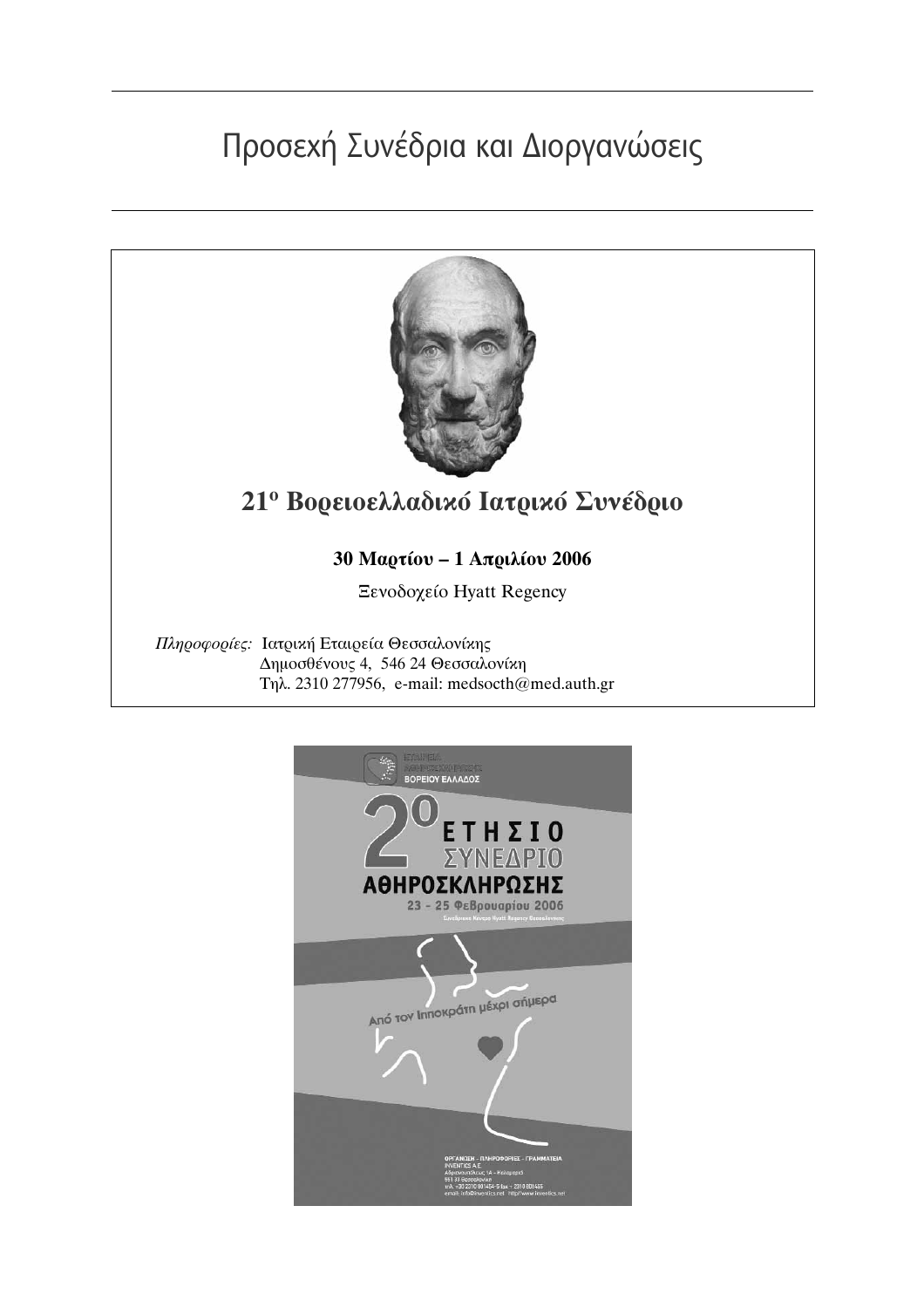## Προσεχή Συνέδρια και Διοργανώσεις

### 32<sup>°</sup> Ετήσιο Πανελλήνιο Ιατρικό Συνέδριο

#### 9-13 Μαΐου 2006

Μέγαρο Μουσικής, Αθήνα

Πληροφορίες: iea@mednet.gr

#### 14<sup>°</sup> Πανελλήνιο Συνέδριο Νεφρολογίας

30 - 31 Μαΐου 2006

Porto Carras

Πληροφορίες: Νεφρολογικό Τμήμα Γ.Ν. Παπαγεωργίου Νέα Ευκαρπία, 546 03 Θεσσαλονίκη Τηλ. 2310 693585 και 2310 693272 e-mail: nephros@hol.gr & sakelgeo@nephrology.gr